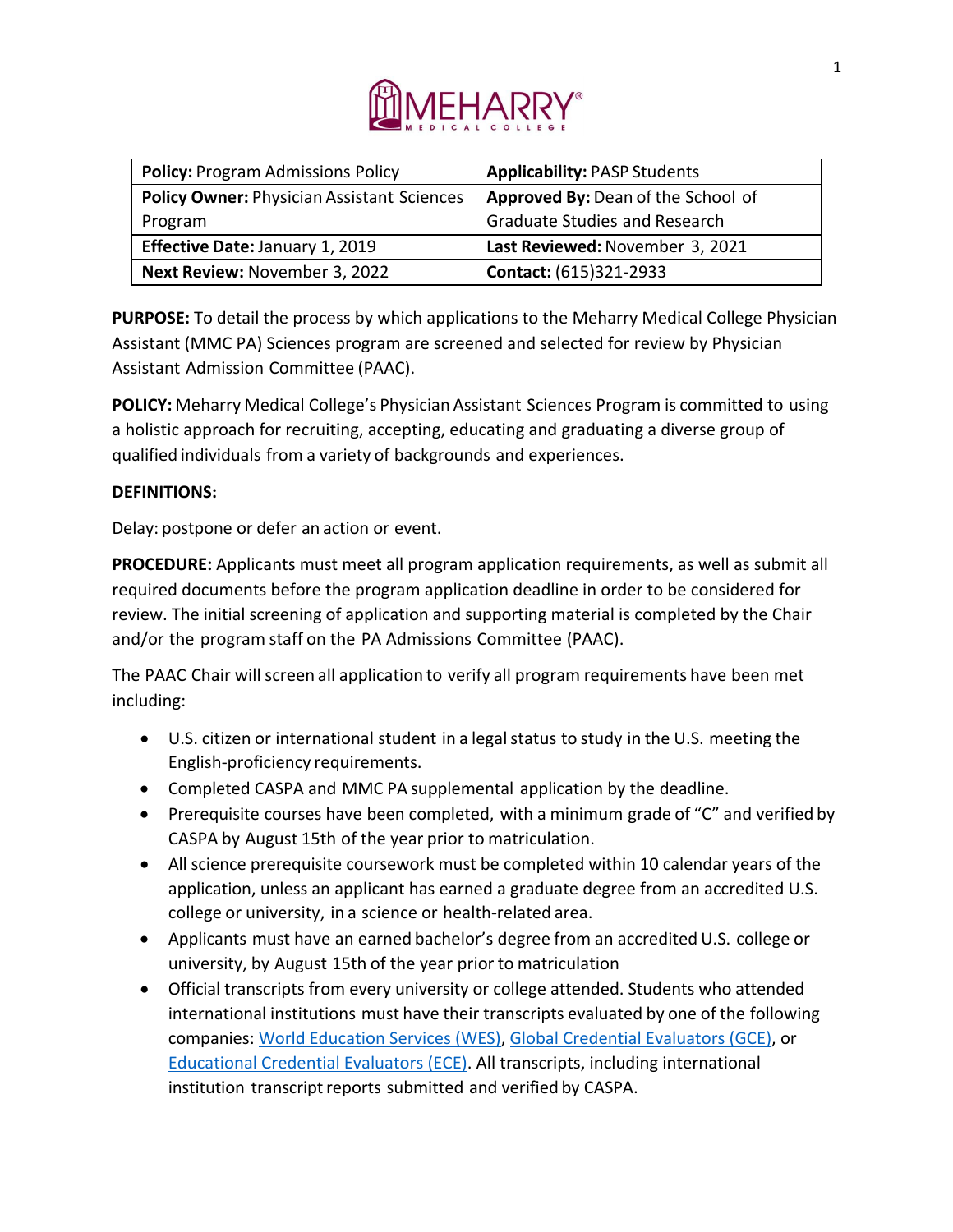

| <b>Policy: Program Admissions Policy</b>          | <b>Applicability: PASP Students</b>  |
|---------------------------------------------------|--------------------------------------|
| <b>Policy Owner: Physician Assistant Sciences</b> | Approved By: Dean of the School of   |
| Program                                           | <b>Graduate Studies and Research</b> |
| Effective Date: January 1, 2019                   | Last Reviewed: November 3, 2021      |
| Next Review: November 3, 2022                     | <b>Contact: (615)321-2933</b>        |

• Three (3) Letters of reference from any of the following: supervisor, professor, PA-C, MD/DO, other healthcare professionals and/or academic advisor. Letters of reference must be current and no older than one year at the time of CASPA submission.

After the minimum application criteria has been met, faculty will be assigned to review a selected number of applicants. Each CASPA application will have a total score calculated, resulting from the holistic admissions process, and interviews for admission or denial into the PA Sciences Program class will be generated.

# *Applicant Preference in the Decision to Extend an Offer to Interview:*

- All officially designated Historically Black College and University (HBCU) graduates
- Military veterans with an honorable discharge (must produce a DD214 / DD256 or equivalent)
- Meharry Legacy (Applicant is a child, grandchild, or sibling of a Meharry graduate)
- Prior healthcare experience and community service/volunteer experience, especially in underserved communities which is consistent with the mission of Meharry Medical College
- First generation college student
- Received Pell Grant in college
- Resided in a federally designated Medically Underserved Areas/Populations [\(Click](https://data.hrsa.gov/) here) during high school
- Completion of recommended course work

# *Incomplete Application:*

Applicants will be able to track the status of their application via CASPA application portal.

Applications that are incomplete or not verified by August 15th will not be reviewed for the current application cycle. The applicant is encouraged to reapply during the next application cycle once all requirements for application are met and the applicant will be required to resubmit all required application materials. The MMC PA Program does not save any documents submitted by the applicant for any prior application cycles.

*GPA:*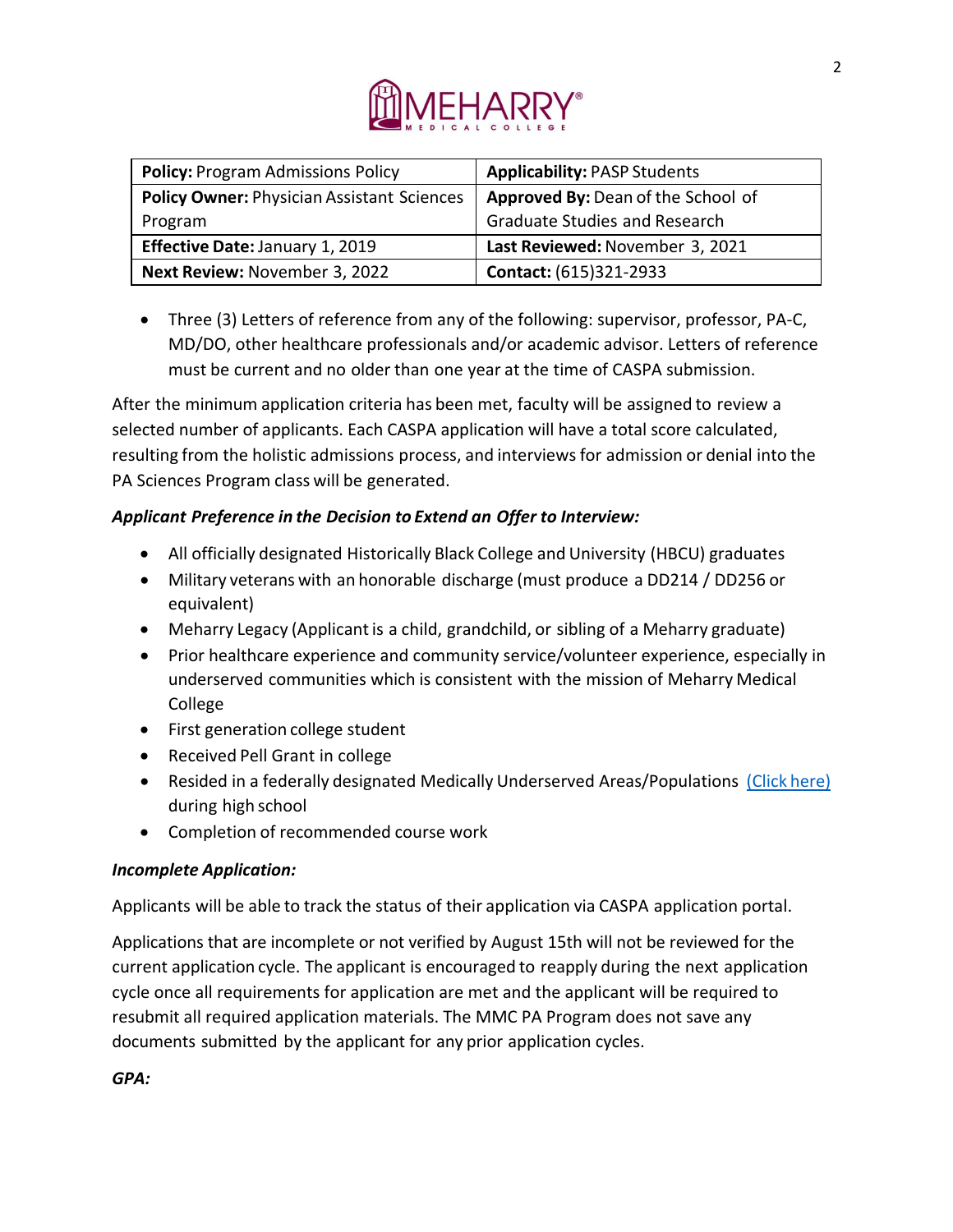

| <b>Policy: Program Admissions Policy</b>          | <b>Applicability: PASP Students</b>  |
|---------------------------------------------------|--------------------------------------|
| <b>Policy Owner: Physician Assistant Sciences</b> | Approved By: Dean of the School of   |
| Program                                           | <b>Graduate Studies and Research</b> |
| Effective Date: January 1, 2019                   | Last Reviewed: November 3, 2021      |
| Next Review: November 3, 2022                     | Contact: (615)321-2933               |

The PA Sciences program does not have a minimum science or cumulative GPA requirement. However, for institutional reporting, as well as to report matriculating class averages, both science and cumulative GPAs will be tracked.

## *Age of Course Work:*

All science prerequisite coursework must be completed within 10 calendar years from the date of the application submission to the MMC PA Program. Exceptions will be made for students who have earned a graduate degree from an accredited U.S. college or university in a science or health-related area.

### *Prerequisites:*

The following prerequisites are required and must be completed with a "C" or better and must be completed within 10 years from the date of the application submission:

- Medical Terminology (1 credit hour)
- General or Inorganic Chemistry I & II, with lab (8 credit hours)
- General Biology I & II (6 credit hours)
- Human Anatomy or Anatomy and Physiology I, with lab (4 credit hours)
- Human Physiology or Anatomy and Physiology II, with lab (4 credit hours)
- General Psychology (3 credit hours), will also accept Abnormal or Developmental Psychology
- Advanced Placement (AP) high school course credit will be given for prerequisite courses, if accepted by the college or university.

The following coursework is highly recommended and a preference is given to applicants for each course completed with a "C" or better:

- Microbiology (3 credit hours)  $\cdot$
- mmunology (3 credit hours)
- Genetics (3 credit hours)
- Biochemistry (3 credit hours)
- Organic Chemistry I, with lab (4 credit hours)
- Organic Chemistry II, with lab (4 credit hours)
- Statistics (3 credit hours)